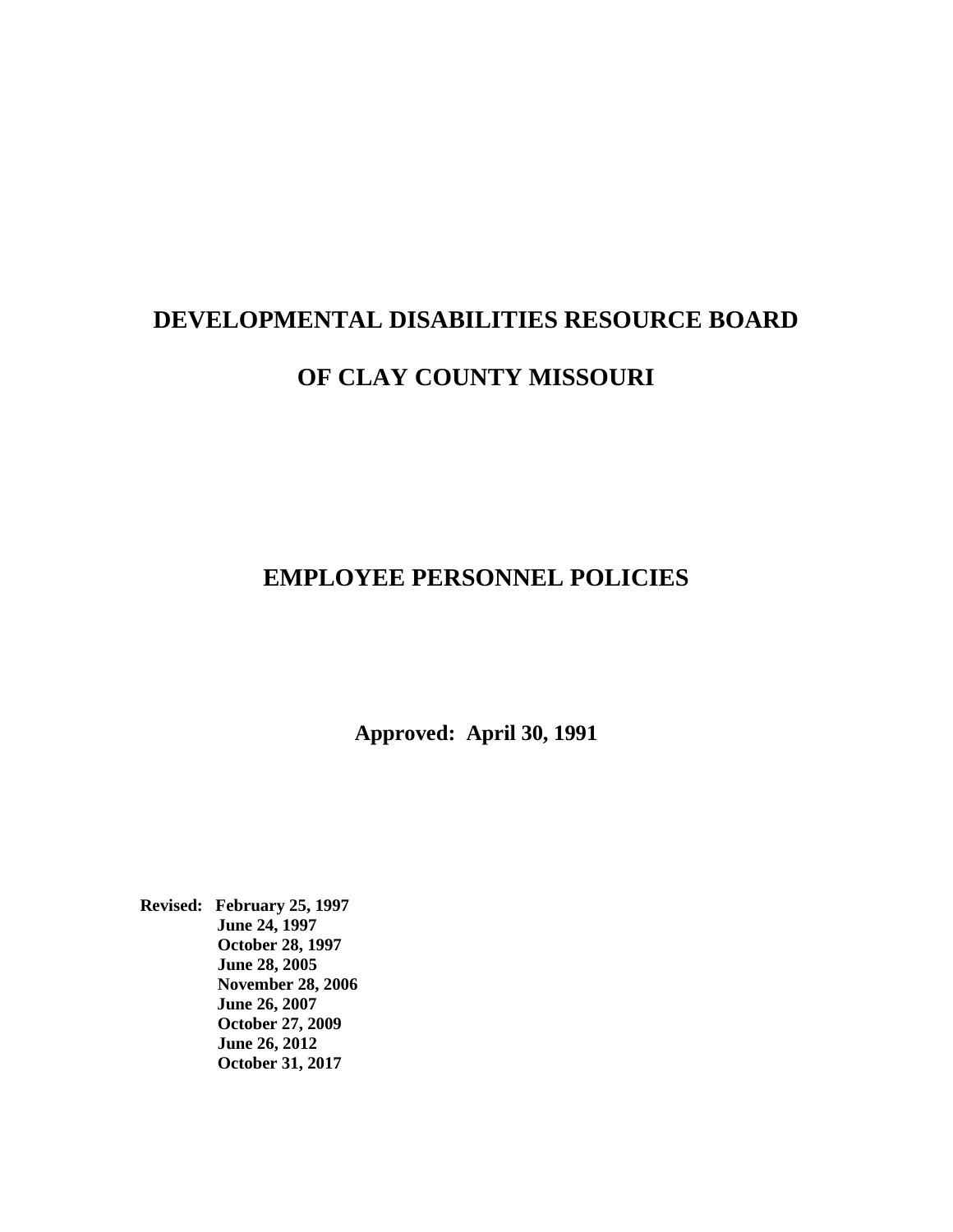# **EMPLOYEE PERSONNEL POLICIES**

# **TABLE OF CONTENTS**

|    |                                                                                             | <b>Page</b>                                                  |
|----|---------------------------------------------------------------------------------------------|--------------------------------------------------------------|
| 1. | <b>Personnel Policy Responsibility</b><br>1.1 Governing Body<br>1.2 Policy Manual Revisions | 1<br>$\mathbf{1}$<br>1                                       |
| 2. | Administration                                                                              | 1                                                            |
| 3. | <b>Selection of Administrative Director</b>                                                 | 1                                                            |
| 4. | Personnel<br>4.1 Staffing<br>4.2 Interviewing<br>4.3 Equal Opportunity Employment           | $\overline{2}$<br>$\begin{array}{c} 2 \\ 2 \\ 2 \end{array}$ |
| 5. | Method of Compensation<br>5.1 Salaried Employee<br>5.2 Non-Salaried Employee                | $\begin{array}{c} 2 \\ 2 \\ 2 \end{array}$                   |
| 6. | <b>Employee Position Specifications</b>                                                     | $\overline{2}$                                               |
| 7. | <b>Office Hours</b>                                                                         | $\overline{2}$                                               |
| 8. | <b>Snow Days</b>                                                                            | 3                                                            |
| 9. | Holidays                                                                                    | 3                                                            |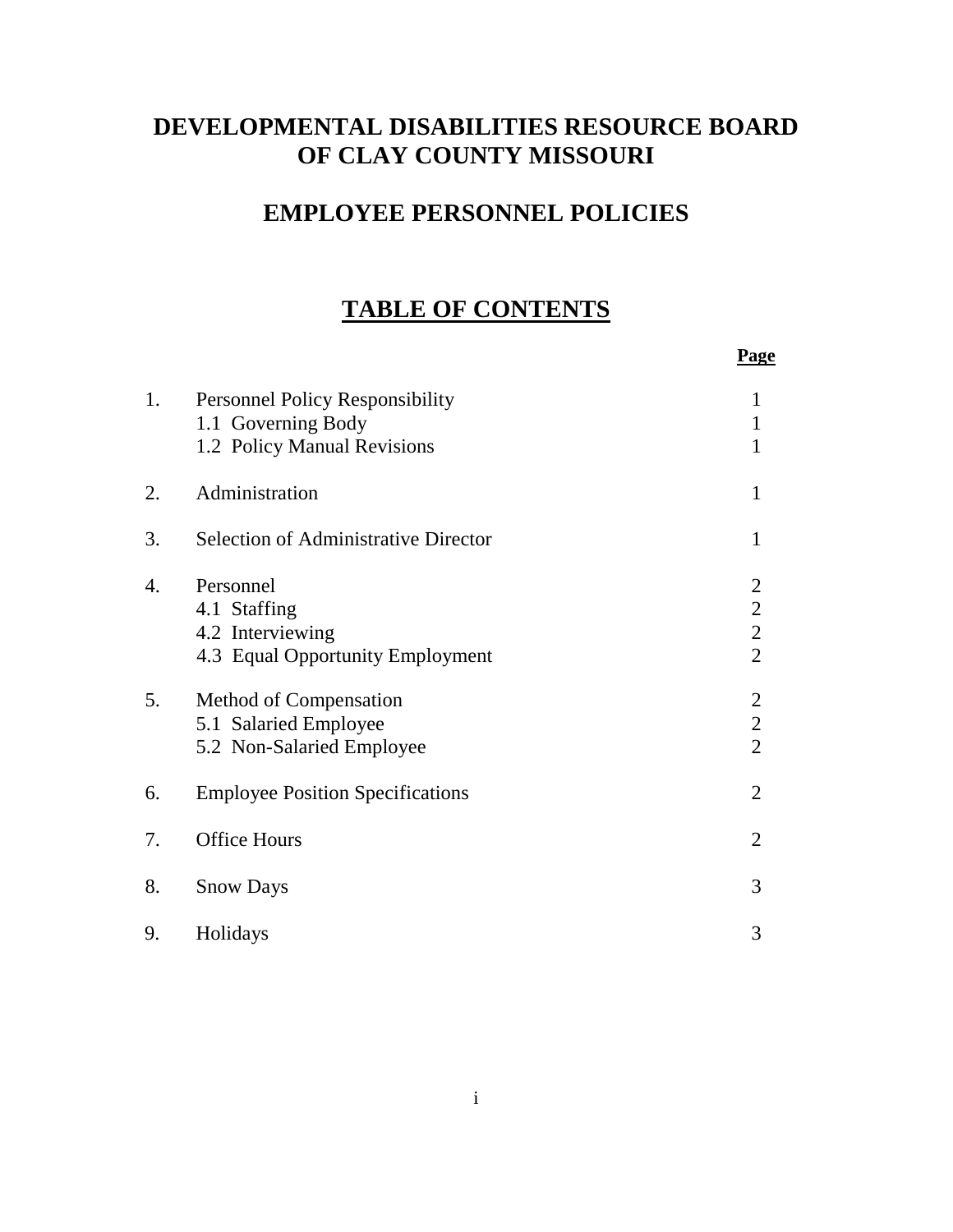# **EMPLOYEE PERSONNEL POLICIES**

# **TABLE OF CONTENTS**

**Page**

| 10. | <b>Employee Benefits</b><br>10.1 Health, Dental and Life Insurance<br>10.2 Worker's Compensation<br>10.2 Retirement Plan                                           | 3<br>$\begin{array}{c} 3 \\ 3 \\ 3 \end{array}$  |
|-----|--------------------------------------------------------------------------------------------------------------------------------------------------------------------|--------------------------------------------------|
| 11. | Leave Policy<br>11.1 Vacation Plan<br>11.2 Personal Time Off Days<br>11.3 Family Medical Leave<br>11.4 Jury Leave<br>11.5 Leave Without Pay<br>11.6 Military Leave | 3<br>$\overline{4}$<br>4/5<br>5<br>$\frac{5}{5}$ |
| 12. | <b>Salary Compensation Policy</b>                                                                                                                                  | 5                                                |
| 13. | Travel                                                                                                                                                             | 6                                                |
| 14. | Performance Evaluation                                                                                                                                             | 6/7                                              |
| 15. | <b>Personal Conduct</b>                                                                                                                                            | 7                                                |
| 16. | Separation<br>16.1 Resignation<br>16.2 Dismissal                                                                                                                   | 7<br>7<br>7                                      |
| 17. | Harassment                                                                                                                                                         | 7                                                |
| 18. | <b>Grievance Policy</b>                                                                                                                                            | 8                                                |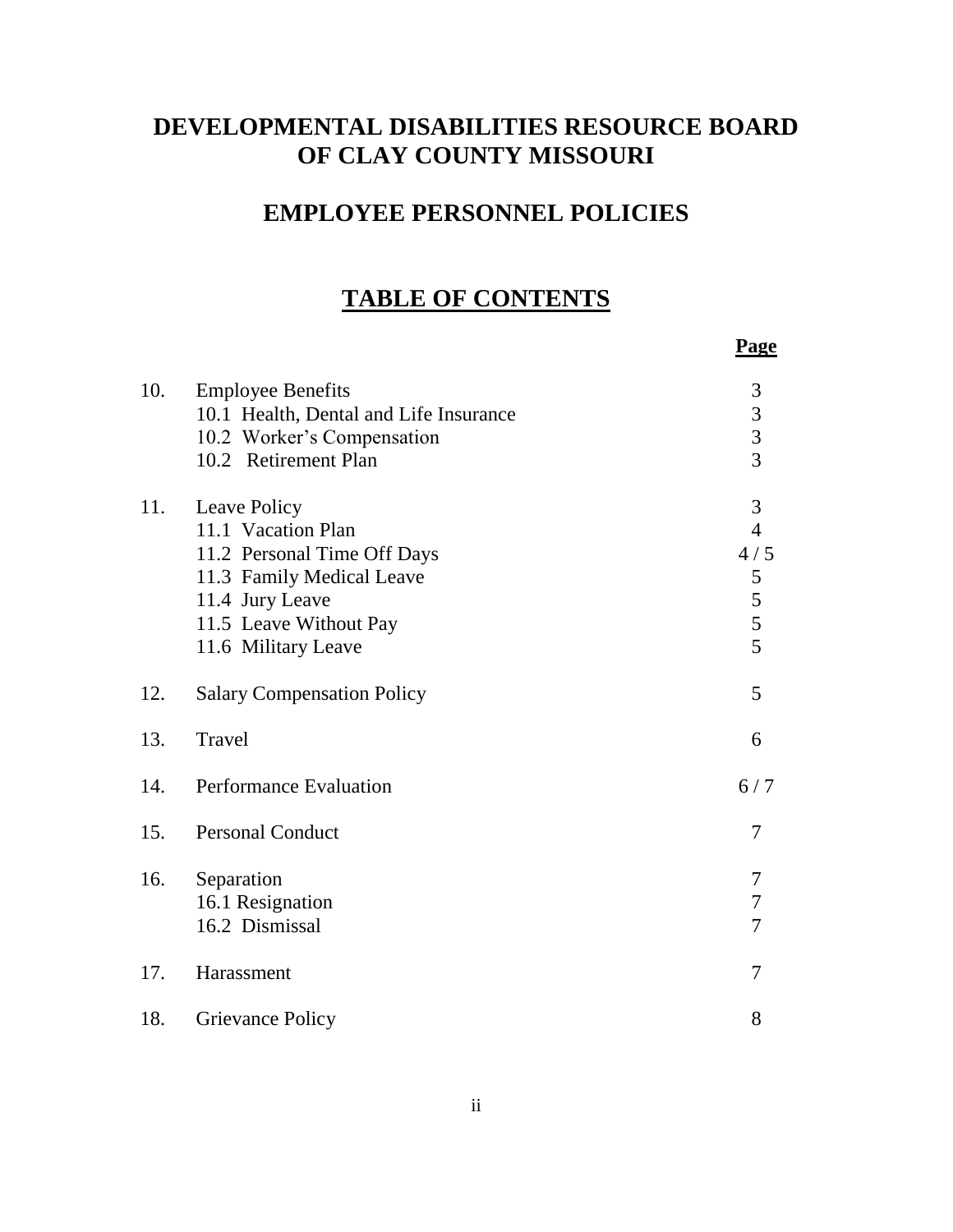# **EMPLOYEE PERSONNEL POLICIES**

# **1. Personnel Policy Responsibility**

- 1.1 **Governing Body** The Board of Directors of the Developmental Disabilities Resource Board (hereinafter referred to as the Board) is the governing body and as such is the policy making group responsible for the personnel practices of the Board. The Administrative Director for the Board is responsible for the administration of the policies and procedures as directed by the Board.
- 1.2 **Policy Manual Revisions** Recommendations regarding new personnel policies or revisions to existing policies may be initiated at any time by the Board and its Committees. The Executive Committee, which is the Personnel Committee, will review all personnel policies or revisions and submit its decisions and recommendations to the Board of Directors for final approval.

# **2. Administration**

**Administrative Director** - The Administrative Director is responsible for the administration of the personnel policies in the day-to-day operation of the Board.

# **3. Selection of Administrative Director**

- 3.1 The Board shall employ a professionally qualified Administrative Director.
- 3.2 It shall be the responsibility of the Executive Committee or Board to process applications for the Administrative Director, select the most qualified candidate and to recommend to the Board the acceptance of this person.
- 3.3 Employment shall be based upon the requirements of the position and qualifications of the prospective employee and shall be made without discrimination.
- 3.4 All employment application information will be incorporated into a personnel file of the Board if the person accepts employment.

# **4. Personnel**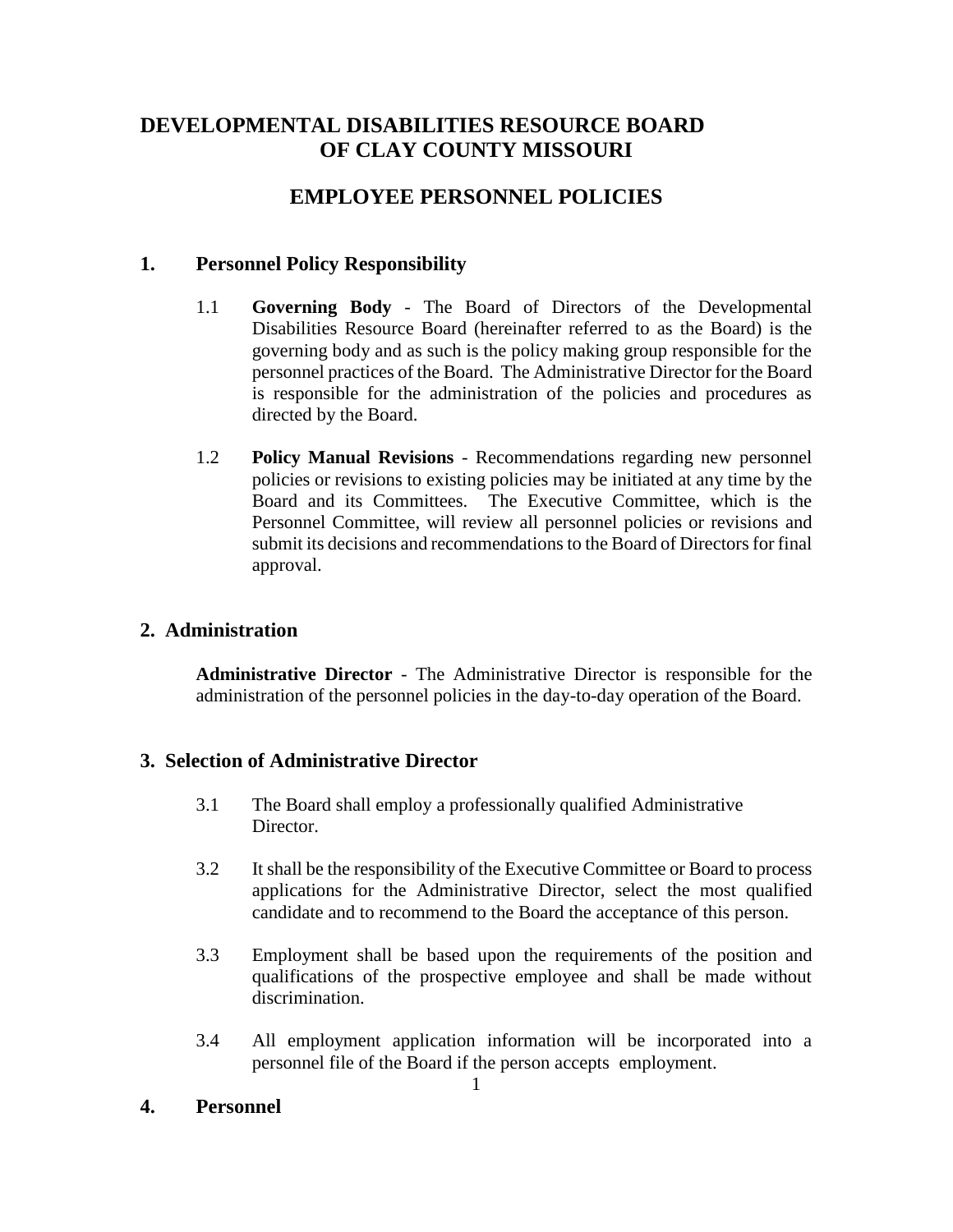- 4.1 **Staffing** The personnel of the Board shall consist of an Administrative Director and the necessary staff to serve the needs of the Board.
- 4.2 **Interviewing** Each applicant will come to the Board and participate in a personal interview with the Administrative Director and/or other designated individuals as determined by the Board.
- 4.3 **Equal Opportunity Employment** The hiring, assignment and promotion of Employees shall be based on the qualifications and abilities, without discrimination. Job recruitment and hiring is carried out in conformance with appropriate procedures governing civil rights and equal employment opportunities.

### **5. Method of Compensation**

- 5.1 **Salaried Employee -** Is an employee who receives remuneration on a job for which the Employee is paid an agreed lump sum for a specific period of time and benefits as set forth herein. For example: an Employee paid by the month will be paid the same amount regardless if that month happens to have 28, 29, 30 or 31 days in it.
- 5.2 **Non-Salaried Employee -** Is an hourly employee who will be paid as such with no benefits but will be paid for overtime at a rate of time and one-half for all hours worked in excess of a 40-hour week.

#### **6. Employee Position Specifications**

There shall be a written job description for each position within the Board with a proper basis for pay plans and evaluations. The job descriptions will specify the duties, responsibilities and supervision responsibility, if any, for the position.

#### **7. Office Hours**

Office hours are 8:00 a.m. - 4:30 p.m. Monday through Friday. Employees should understand that occasionally it may be necessary to work beyond the normal office hours.

#### **8. Snow Days**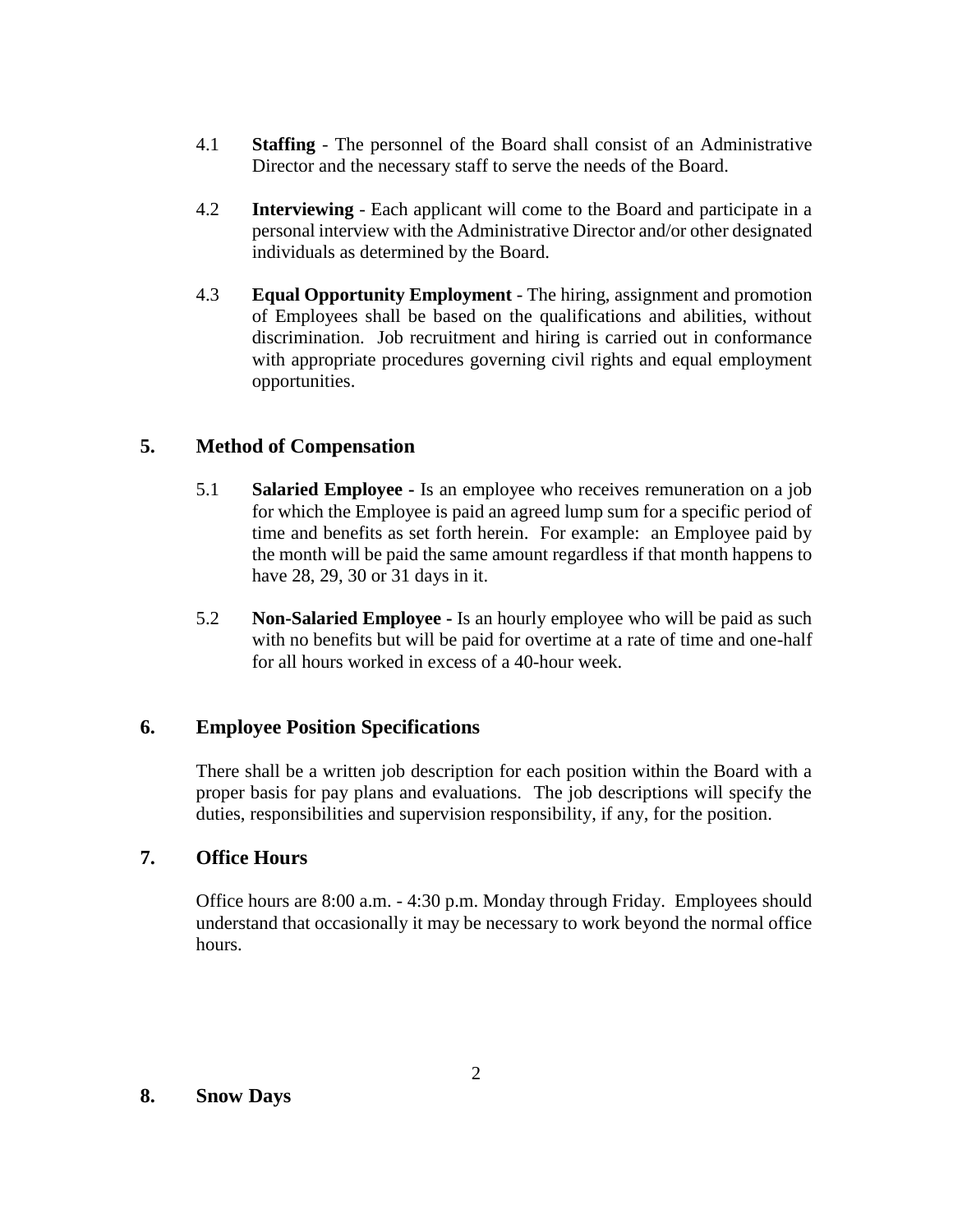The administrative offices of the Board will be closed when winter weather is such that Clay County Government are closed.

### **9. Holidays**

9.1 Salaried employees shall be granted the following holidays with pay:

| New Year's Eve      | Independence Day              | Christmas Eve |
|---------------------|-------------------------------|---------------|
| New Year's Day      | Labor Day                     | Christmas Day |
| Good Friday         | Thanksgiving                  |               |
| <b>Memorial Day</b> | Friday following Thanksgiving |               |

- 9.2 If a holiday falls on a Friday, Saturday or Sunday, employees will receive the same days off as taken by the majority of the agencies.
- 9.3 If a holiday observed by the Board is celebrated by the Board on a working day and is within the Employee's vacation period, the day will not be charged as a vacation day.

#### **10. Benefits**

- 10.1 **Health, Dental and Life Insurance** The Board shall provide a percentage of the Employee's base salary to allow the Employee to purchase health, dental, eye care and life insurance and provide for retirement.
- 10.2 **Workers' Compensation** Workers' Compensation is carried by the Board for all Employees who may be injured in the line of duty. All accidents shall be reported to the Administrative Director.
- 10.3 **Retirement Plan –** The Board allows the Employees to establish a 457 (b) retirement plan. All contributions are the responsibility of the Employees.

#### **11. Leave Policy**

#### 11.1 **Vacation Plan**

Salaried employees are eligible for vacation and may use vacation as it accrues.

#### **11. Leave Policy**

11.1 **Vacation Plan, Continued**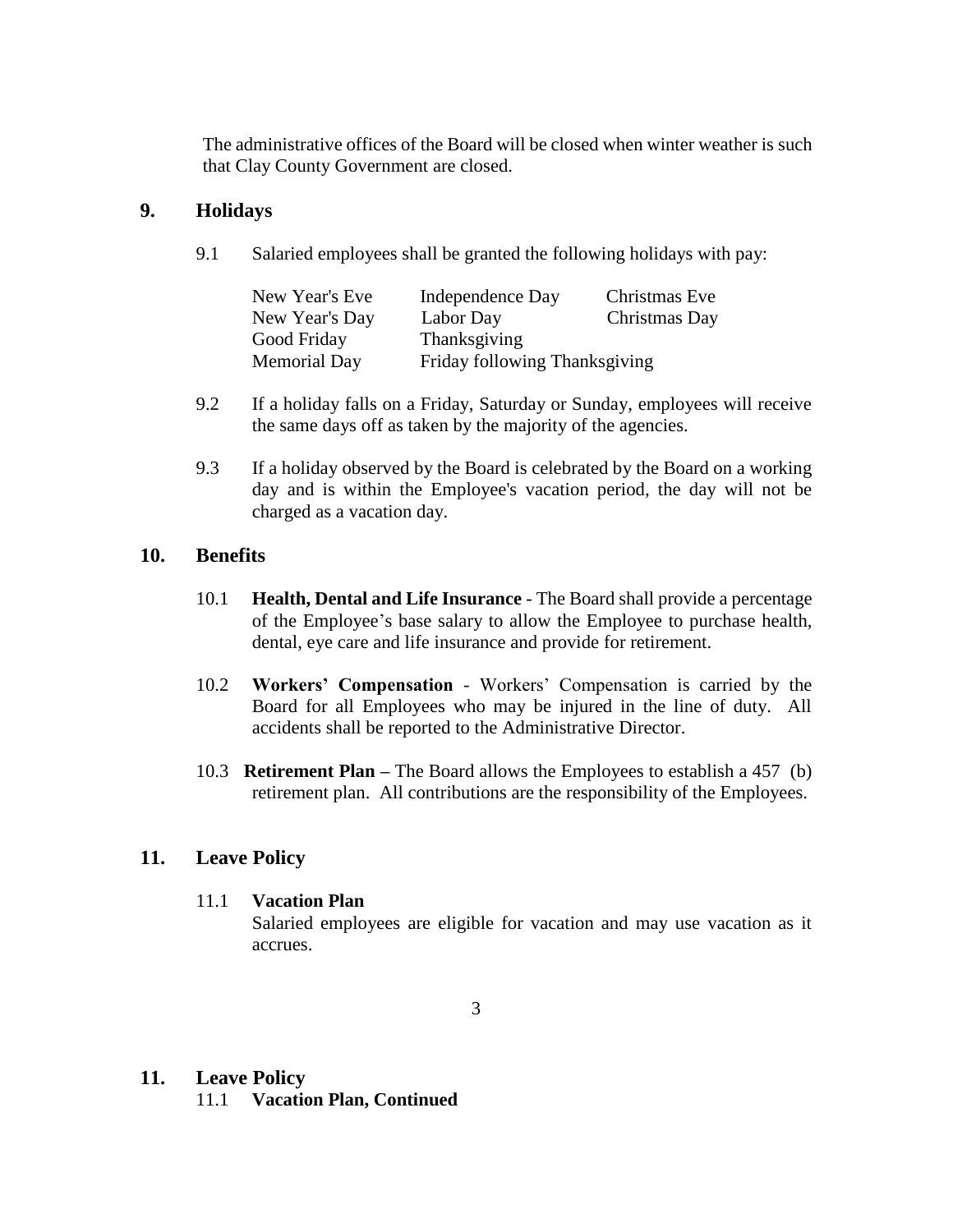11.1.1 Accrual Rate - Vacation accrues based on the following:

| <b>Completed Years of</b>    | Paid                 |
|------------------------------|----------------------|
| <b>Continuous Employment</b> | <b>Vacation Days</b> |
| 1 to 3 years                 | 10 days              |
| After 4 years                | 15 days              |
| After 9 years                | 20 days              |

Vacation will accrue but not be available until one year of employment is completed.

- 11.1.2 Any vacation days not used within the year following the accrual shall be forfeited unless authorized by the Board to carry them into the next year.
- 11.1.3 An Employee may not request less than one half (1/2) day vacation leave at a time.
- 11.1.4 Vacation leave shall be scheduled and requested in written form by the employee at least two (2) weeks in advance or verbal approval by an Executive Committee member.
- 11.1.5 Vacation leave is subject to approval by the Executive Committee and will be granted in such a manner as not to jeopardize the effective functioning of the Board. Advanced vacation leave days will not be approved beyond those earned.
- 11.1.6 Compensation will be paid for accrued vacation credit within Board policy guidelines upon termination of employment in good standing.

#### **11.3 Personal Time Off Days**

11.3.1 All permanent employees are eligible to earn ten (10) personal time off days annually. Days will accrue, but not be available during the first 6 months of employment. After 6 months of continuous employment, ten (10) personal time off days will be available. Days may be accumulated up to 36 days. There will be no compensation for unused accumulation of personal time off days at the time of termination of employment.

#### 4 **11.2 Personal Time Off Days, Continued**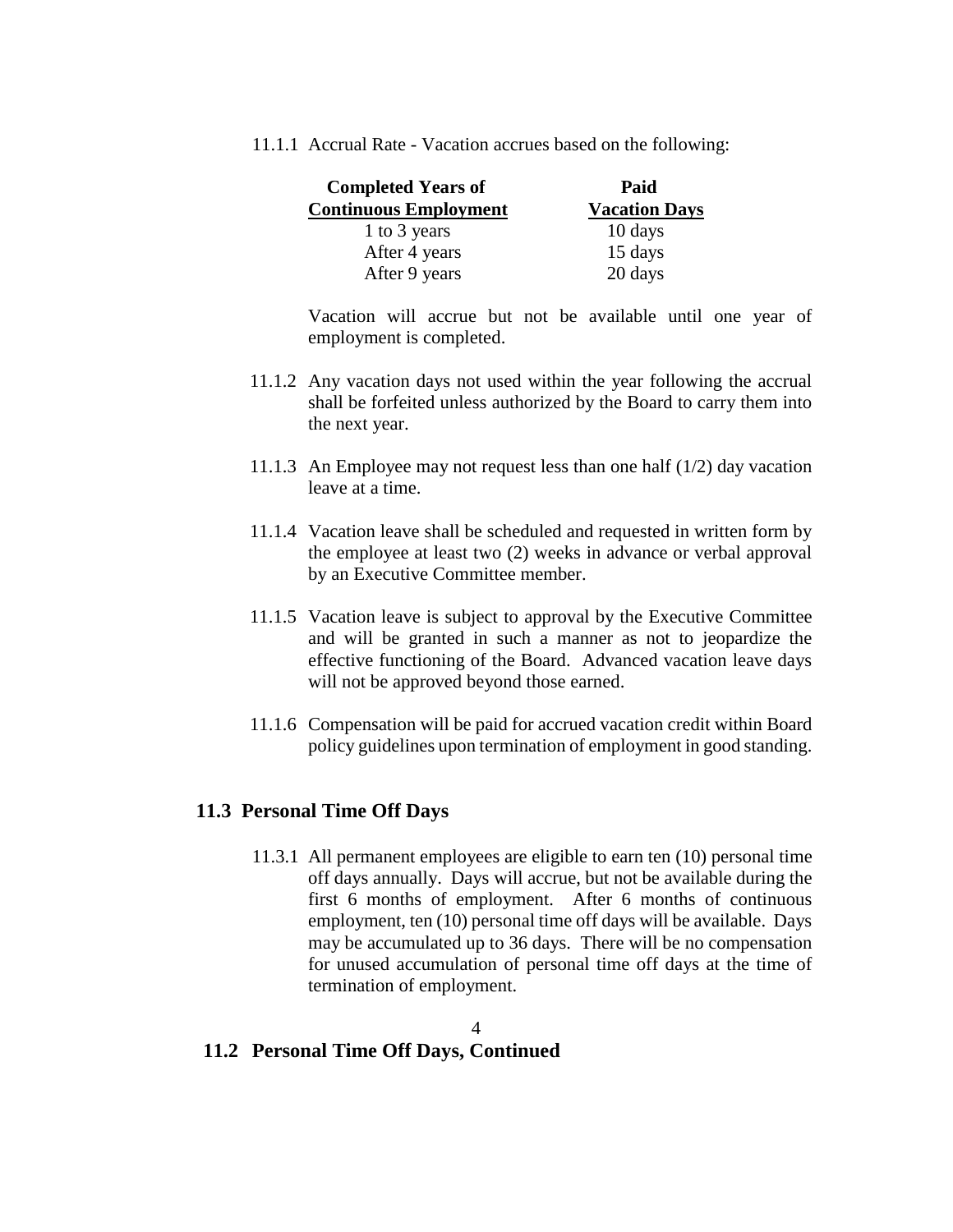- 11.2.2 Personal time off days may be used for the care of the immediate family (spouse, children, parents, and/or any member of the family).
- 11.2.3 Personal time off days taken in addition to Board policy guidelines shall be subject to full deduction in pay on a per diem basis.
- **11.3 Family Medical Leave Act-** FMLA does not apply to DDRB because there are fewer than 15 employees.
- **11.4 Jury Leave** An Employee's civic responsibility is recognized by the Board. An Employee summoned for jury duty on a scheduled work day shall be excused for the required period of jury service and shall be reimbursed for the difference between his/her regular salary and that which is received from the court. The Employee shall furnish proof of jury service to be eligible for payment. This policy is not applicable in cases where the employee is personally or directly involved in the action, i.e., plaintiff or defendant.
- **11.5 Leave Without Pay** After accrued vacation leave has been exhausted, the Administrative Director, with permission of the Executive Committee, may with advance notice, allow additional days of leave without pay.
- **11.6 Military Leave** Military leaves are granted in accordance with applicable State and Federal Statutes.

#### **12. Salary Compensation Policy**

- 12.1 All salaried and hourly Employees will be paid on the  $15<sup>th</sup>$  and the  $30<sup>th</sup>$  of each calendar month. If the payday falls on a Saturday or Sunday, Employees will be paid on the Friday preceding.
- 12.2 Compensation for Employees shall be reviewed annually in August prior to the Board Budget by the Board after the Executive Committee gives a written evaluation.

#### **13. Travel**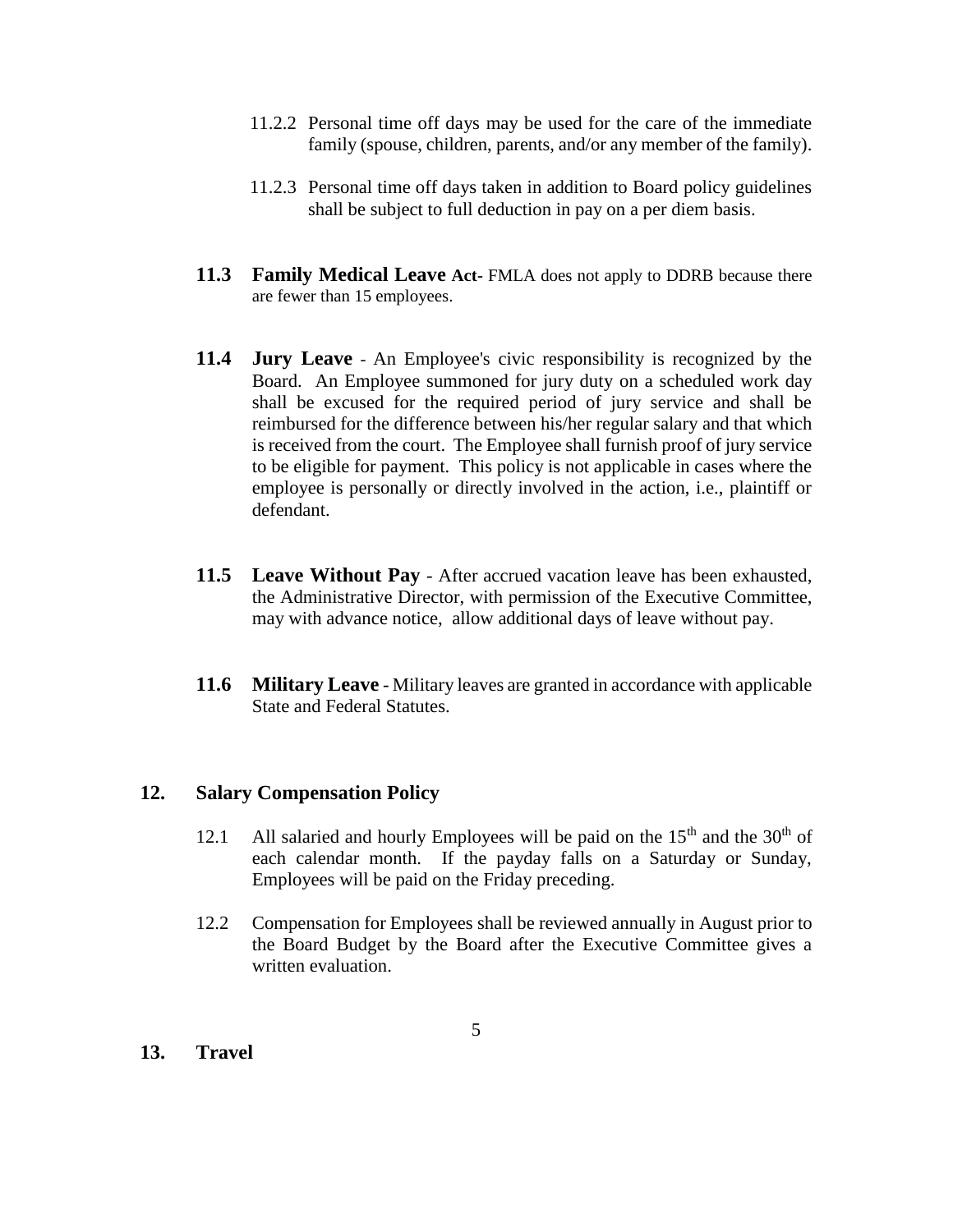- 13.1 Employees shall receive compensation for expenses for travel in the line of duty including transportation, parking, tolls, meals, lodging and so on.
- 13.2 Travel is reimbursed at the Internal Revenue Service standard mileage rate per mile originating from site of the Board's office. Should the employee elect to rent a vehicle, the employee is responsible for that rental expense plus gasoline.
- 13.3 Employee shall receive a per diem allowance up to the reasonable and customary standards for the area of travel.
- 13.4 Each Employee is responsible for keeping a record of travel expenditures. Travel expenses are submitted monthly to the Board for approval.

#### **14. Performance Evaluation**

- 14.1 All employees hired by the Board shall have their first performance evaluation due 90 days (or other time frame as agreed with the Employee) following their date of hire. The written employee evaluations shall be discussed with the Employee and signed by both the Employee and the Chairman of the Board.
- 14.2 All employees shall have at least one annual evaluation. The written employee evaluations shall be discussed with the Employee and signed by both the Employee and the Chairman of the Board.
- 14.3 Evaluations of part-time or clerical staff will be conducted by the Administrative Director and presented to the Board.
- 14.4 It shall be the responsibility of the Board to evaluate the Administrative Director. Evaluations will be mailed to each Board member in July. Evaluations will be returned to the Chairman or the Executive Committee prior to the August board meeting. Recommendations will be presented to the Board for approval.

The evaluation for the Administrative Director shall be conducted based upon performance evaluations in accordance with the job description provided to the Administrative Director. Written comments are required for any rating below "acceptable".

# **14. Performance Evaluation, continued**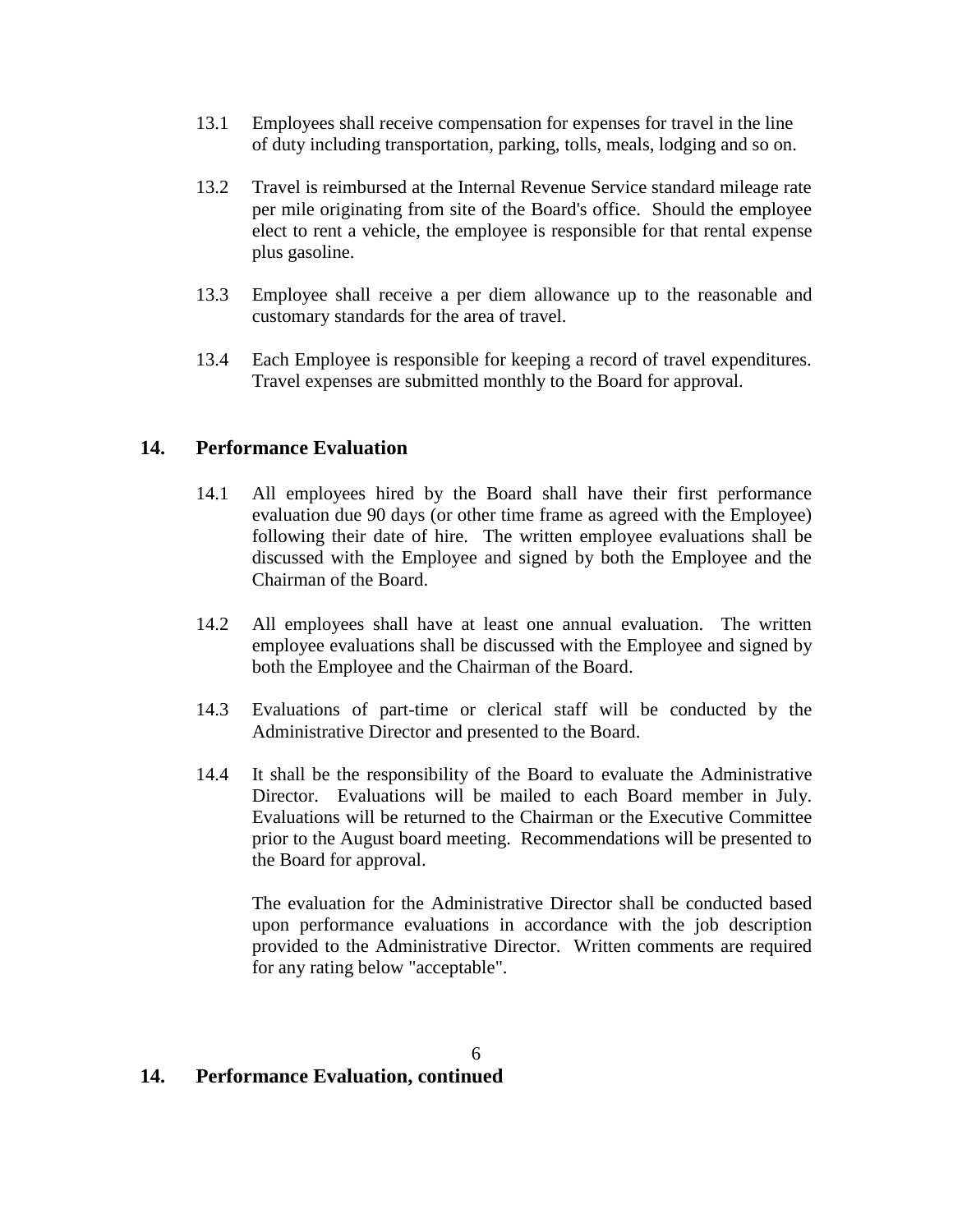14.5 One copy of any written evaluation shall be given to the Employee. One copy shall be placed in the Employee's personnel file. Evaluations shall be available for Board review.

#### **15. Personal Conduct**

- 15.1 Work attire should be appropriate and reflect neatness, cleanliness and good judgment.
- 15.2 It is the policy of the Board to prohibit the use, sale, dispensing, possession, or manufacture of illegal drugs and narcotics or alcoholic beverages on its premises.
- 15.3 The building located at 920 S. Kent shall be considered a smoke-free environment.

#### **16. Separation**

- 16.1 **Resignation** Employees are required to give a two-week notice stating the reason for resignation. Employees resigning shall receive an exit interview conducted by the Admnistrative Director or a member of the Executive Committee.
- 16.2 **Dismissal** Each employee is considered an employee at will and subject to dismissal at the discretion of the Board upon a 2/3 majority vote.

#### **17. Harassment**

The Board is strongly committed to the principles of fair employment practices, and as such it is the Board's policy to provide employees a work environment that is free from all forms of discrimination. In recognition of each person's individual dignity, ethnic, sexual and other forms of prohibited harassment of individuals will not be tolerated.

All reports of inappropriate conduct will be promptly and thoroughly investigated. The Board will act to ensure that any improper conduct ceases immediately and corrective action is taken to prevent a recurrence. Any Board employee who violates this policy will be subject to the full range of disciplinary action up to and including termination from Board employment. The Board will inform the complaining employee of the resolution of the complaint as appropriate.

# **18. Grievance Policy**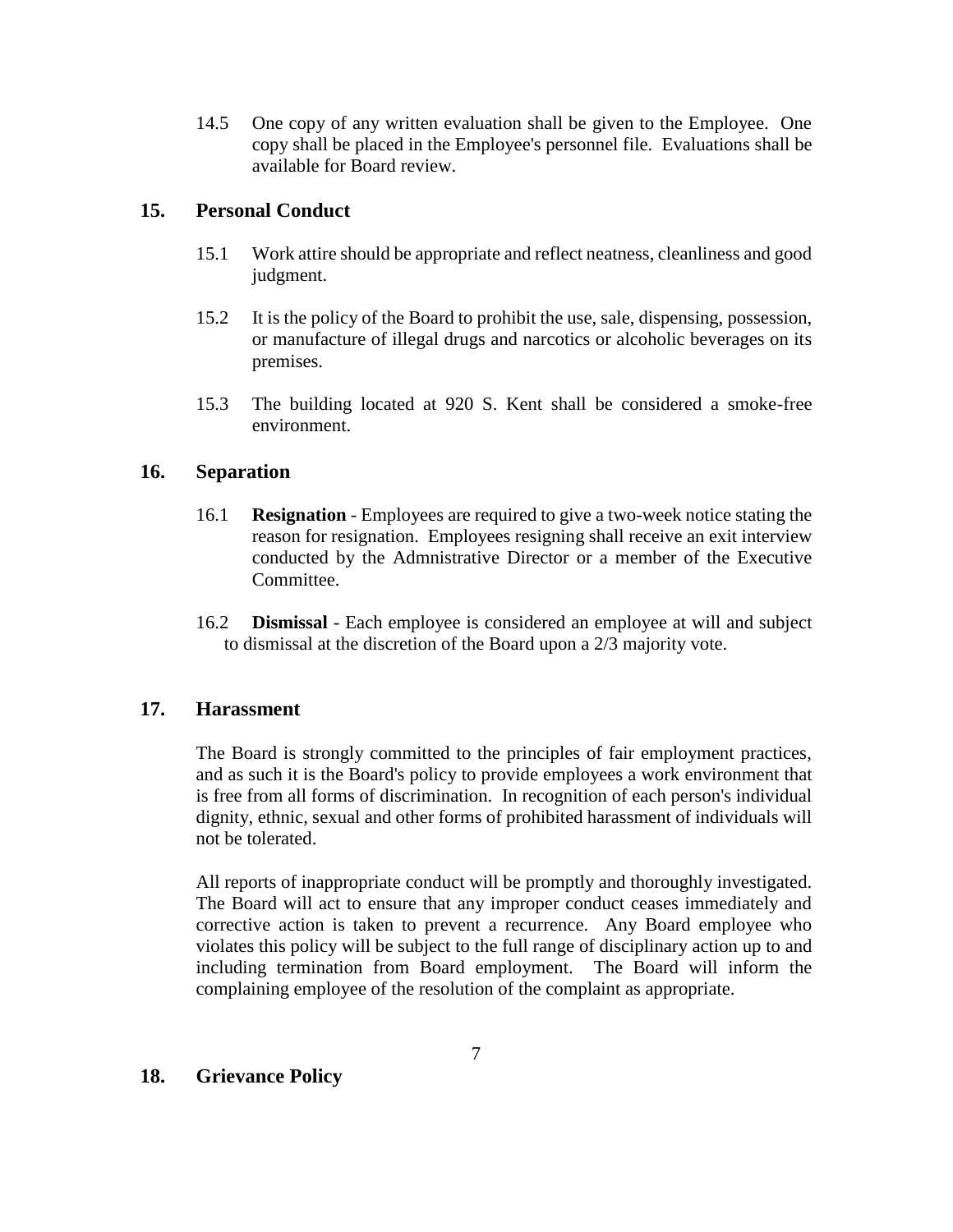- 18. 1 The purpose of the grievance policy is to establish a reasonable method for resolving problems and complaints of employees.
- 18.2 The following process is available and should be followed in order to properly address and resolve employee grievances:
	- 18.2.1 If an employee other than the Administrative Director has a grievance, the first step would be to discuss the matter and potential solution with the Administrative Director. A response from the Administrative Director should be made as soon as possible.

If the Administrative Director has a grievance, he/she should discuss the matter and potential solution with the Board Chairman. A response from the Board Chairman should be made as soon as possible.

- 18.2.2 If the grievance is not resolved to the satisfaction of the person filing the grievance, the matter shall be presented in writing to the Board of Directors. This document must contain the following:
	- a) The employee's name and means of contact;
	- b) Identify the alleged incident;
	- c) Provide as much detail as possible regarding the incident; and
	- d) Include employee's signature.
- 18.2.3 Unless otherwise stated, while the grievance is being addressed by the Board of Directors, work must continue as normal.
- 18.2.4 The Board will review the documentation and contact the grievant to let him/her know that the case is being reviewed and will be resolved no later than 30 days from the day the complaint was submitted.
- 18.2.5 As part of the case review, the Board has the right to interview the grievant, the Supervisor and/or any other pertinent parties to the case.
- 18.2.6 At the end of the 30 days, the Board will follow up with the grievant and all parties involved to inform them of the final resolution.

#### 8

# **DEVELOPMENTAL DISABILITIES RESOURCE BOARD OF CLAY COUNTY MISSOURI**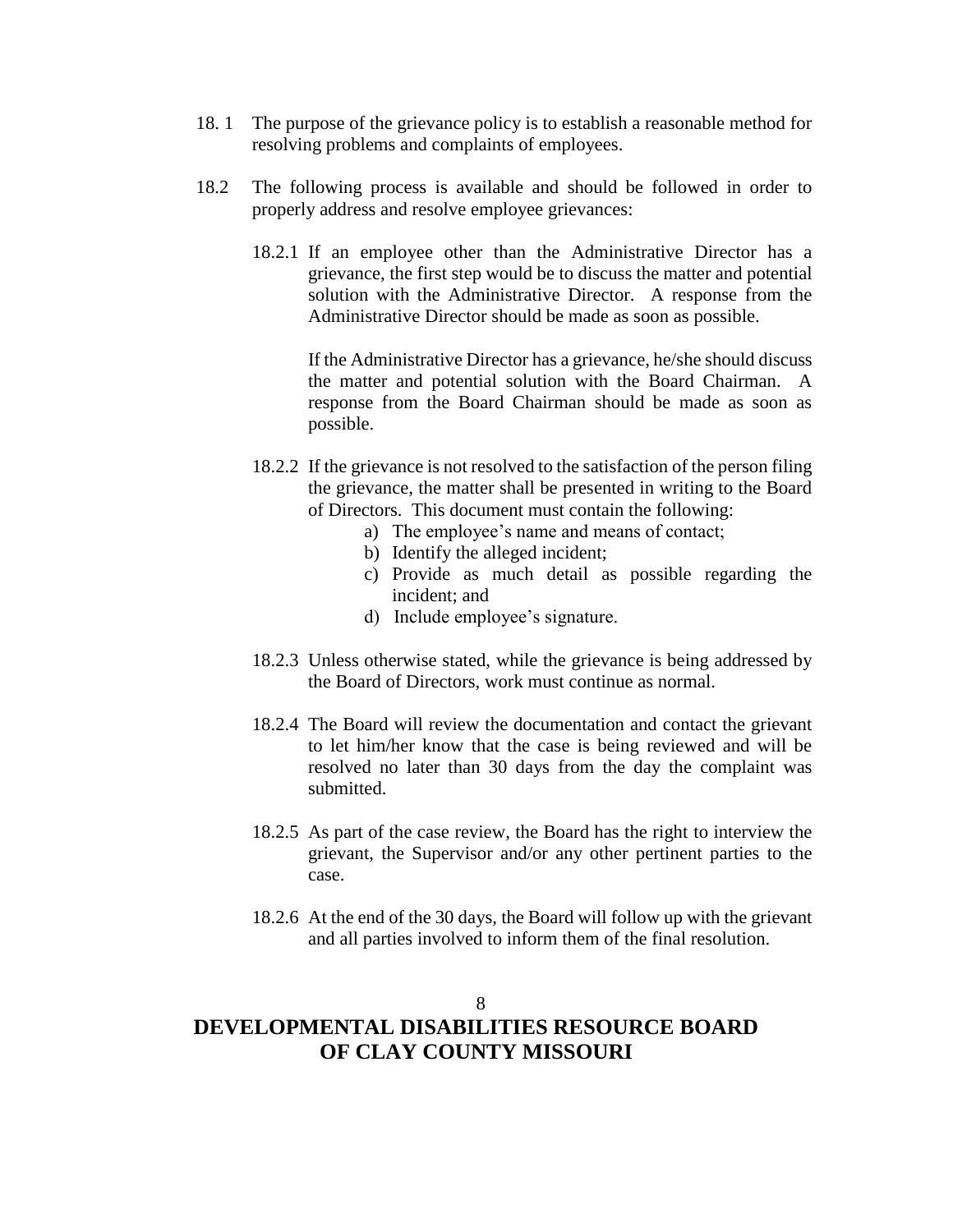### **EMPLOYEE PERSONNEL POLICIES**

#### **Employee Personnel Policies Receipt Form**

# **Employee Copy**

I certify that I have received a copy of the Developmental Disabilities Resource Board Employee Personnel Policies and have reviewed the contents. I further agree to abide by statements and policies contained herein.

\_\_\_\_\_\_\_\_\_\_\_\_\_\_\_\_\_\_\_\_\_\_\_\_\_\_\_\_\_\_\_\_\_\_\_\_\_\_\_\_\_\_\_\_\_\_ \_\_\_\_\_\_\_\_\_\_\_\_\_\_\_\_\_\_\_

Employee Signature Date

**The Developmental Disabilities Resource Board reserves the right to interpret, amend, modify, cancel or discontinue at any time any provisions of these described policies and programs. Also, language used in the Employee Personnel Policies is not intended to create, nor is it to be construed to constitute a contract.**

# 9 **DEVELOPMENTAL DISABILITIES RESOURCE BOARD OF CLAY COUNTY MISSOURI**